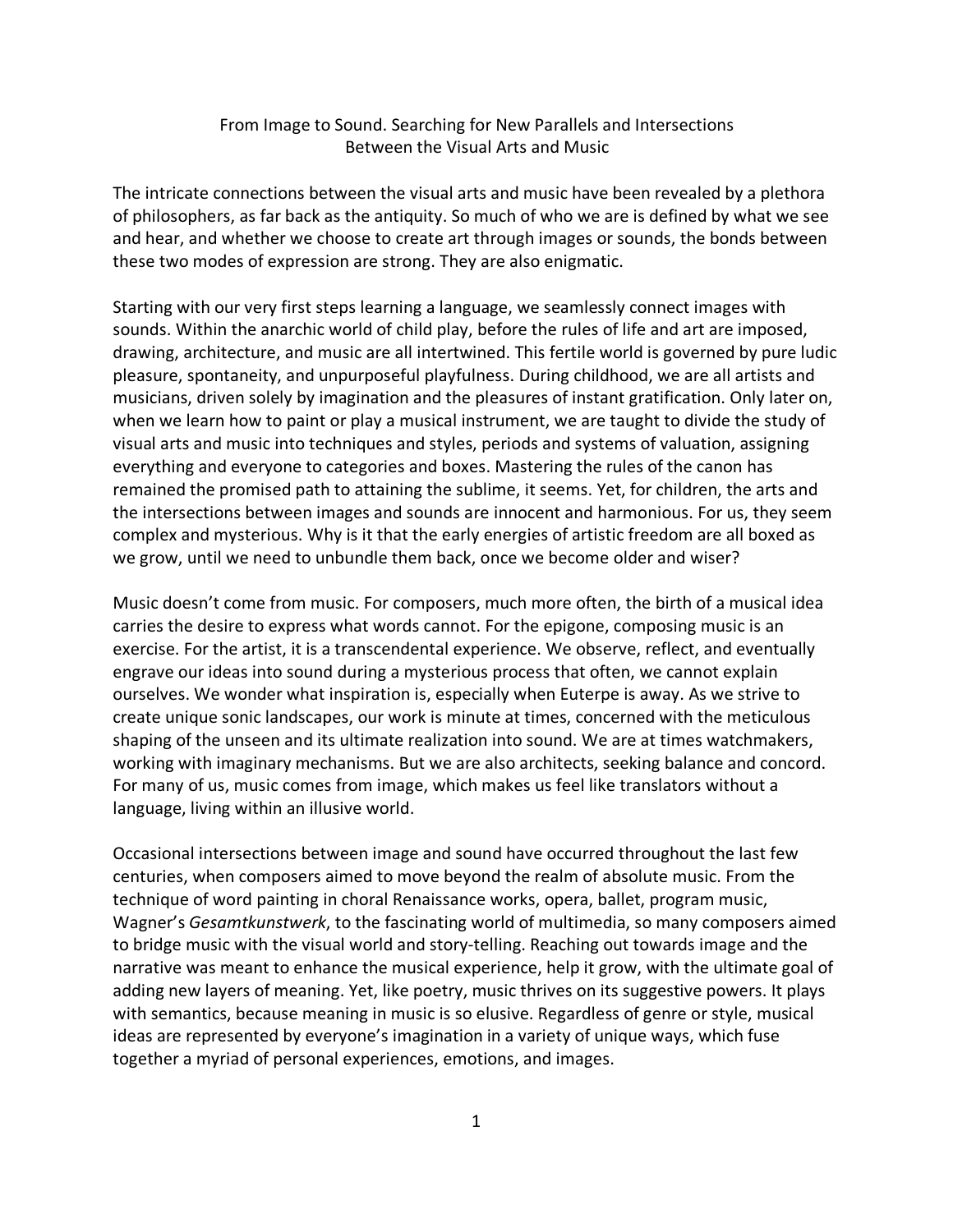Quite often, composers create elaborate drawings before starting a new piece. Such sketches describe the general shape of a work, the growth of an idea, changes in texture, volume, or register. In many cases they tend to have a linear aspect, with time passing from left to right. Darker colors generally imply intensity, or a heavier sonic fabric within the piece. Although most of these sketches are of little aesthetic value, they help with the visual representation of sound and the overall design of the work. Composers also talk about the color of sound, especially when describing the unique qualities of orchestral instruments. In fact, in most orchestration books musical timbre is a synonym with sound color, with instruments, strings, and mutes being described as dark, bright, brilliant, well-rounded, and so on. More recently, the variety of microphones and speakers used in electronic music is also associated with colors, in order to provide the composer a more poetic description of specific acoustic properties. Even concert halls are described in this fashion by conductors and performers.

The parallels between painting and music can be constructive, at least as far as the interpretation of visual and sonic objects. There are also quite a few points of intersection. For centuries, in representational painting, the strong bond between reality and the artists' interpretations offered a solid functioning framework. Portraying specific objects, people, and situations offered a solid anchor into reality, with little room for semantic questions. A common ground existed between reality and art, before viewers were called upon to evaluate the artists' skills and imagination. No matter the period, style, or brush technique, in representational paintings, trees are always going be trees, and hats shall remain hats. Only later on, the question whether a pipe is actually a pipe, was cleverly asked by René Magritte. In similar ways, during the common practice era in music, tonality and motivic development provided a strong foundation for composers. Within this system, the main themes in a composition were musical characters to be identified by the listener and followed on, as they developed. I like to call them sonic objects, because the listener was expected to focus on them and recognize their identity. The use of major and minor keys or binary and ternary meters provided an archetypal foundation for working out contrasting musical characters. Thus, a certain amount of speculative storytelling through music became possible through the use of these specific elements, commonly agreed upon. Together with the growth of representational painting after the Renaissance, tonal music and motivic development blossomed in Europe starting with the Baroque era. In music history, the term "common practice" describes this relatively stable period of about three hundred years, which ended roughly at the beginning of the 20<sup>th</sup> century.

As tonality gave way to new musical frameworks, the works of Debussy and Schoenberg were often compared with and placed within the context of impressionism and expressionism. Such a parallel would be a mistake in the case of Debussy, who actually disliked the comparison. By the time Debussy developed his unique compositional style, towards the turn of the century, impressionist painters were no longer in vogue. In fact, a more meaningful connection should be made with symbolist poets, especially Baudelaire and Mallarmé. While the association between Debussy's music and impressionist paintings may have some pedagogical benefits for the amateur music lover, this remains, in my opinion, a classic example of an artificial bridge between the arts.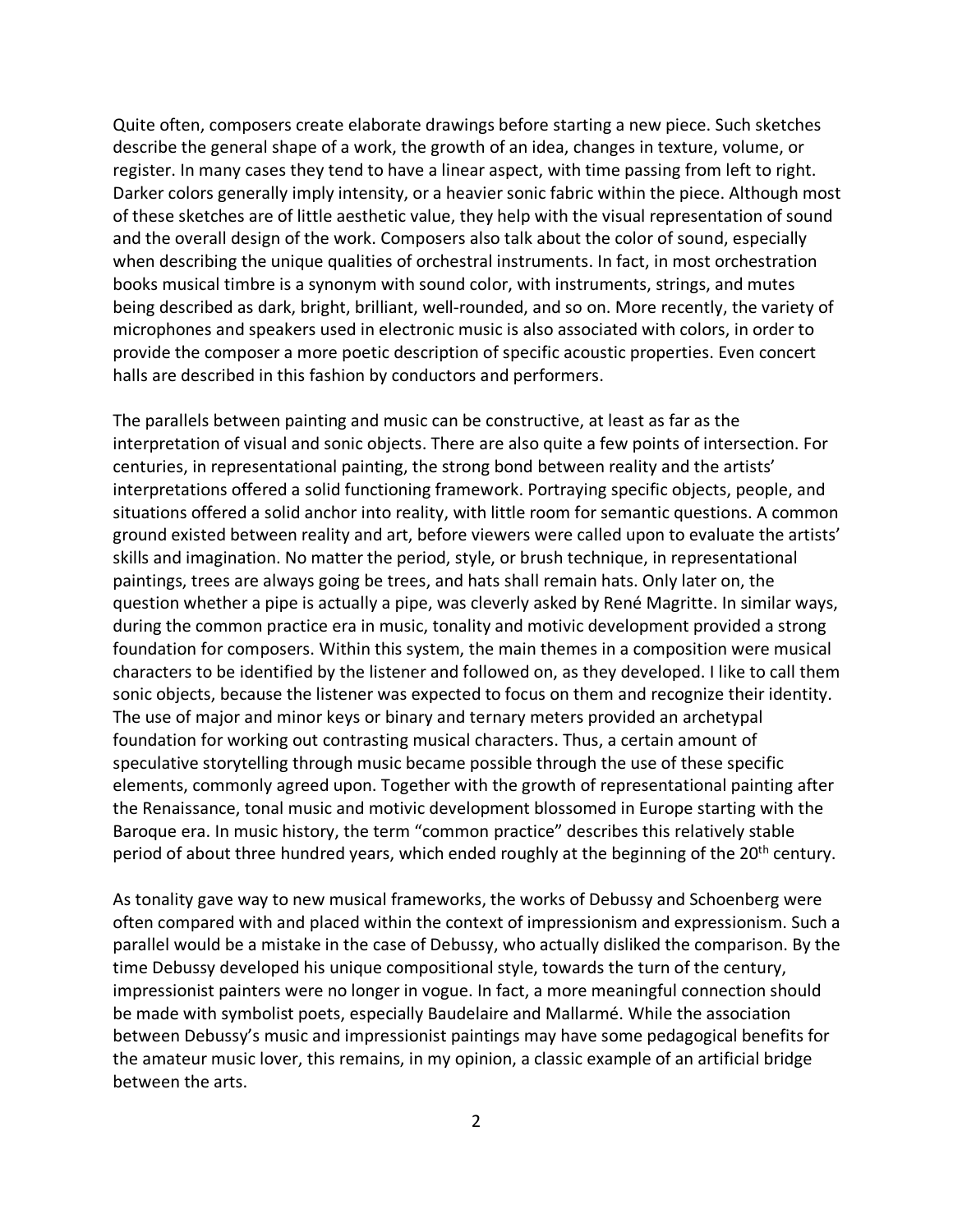In the case of Arnold Schoenberg, who was also a painter, the parallel with expressionism has much more substance, especially when looking at his works from the first two decades of the 20<sup>th</sup> century, prior to the development of the twelve-tone system. Schoenberg's music from this period is tumultuous at times, displaying moments of intense anxiety, and involving unexpected changes of direction and emotion. His paintings exhibit many common features with the expressionist movements originating in Dresden and Munich, so it is quite natural to search for such links. A unique case-study for the relationship between image and sound is the third movement from his *Five Pieces for Orchestra* of 1909, called *Farben* (Colors), a static, nondevelopmental piece that employs slowly moving chords describing a summer morning by a lake. Later on, Schoenberg developed a new compositional technique called *Klangfarbenmelodie* (sound-color melody), which involves repeated timbre changes within a melodic line. All these multifaceted links between image and sound place Schoenberg at the very center of the organic symbiosis between painting and music.

The freedom to finally challenge the relationship between reality and the visual arts emerged towards the end of the 19th century, as artists moved away from representational art. Picasso, Marc Chagall, and Paul Klee were pioneers, in similar ways with Schoenberg, Webern, and Varèse, a bit later. From the intensity of abstract art and the Second Viennese School in music to the white paintings of Robert Rauschenberg and John Cage's 4'33, many fundamental questions were asked, especially by the artists of the avant-garde. In music, the dissolution of tonality led to the development of new compositional techniques, involving modes, the use of intervals, and the manipulation of textures. Beginning with the 1920s, Schoenberg's twelvetone system captured the interest of many composers, who started to gradually abandon tonality and motivic writing. In painting, representational art gave way to the appearance of abstract and non-objective art. Regardless of style of technique, painting and music continued to move in parallel ways, as both of them challenged the multiple meanings and interpretations of reality.

During the 20<sup>th</sup> century, numerous composers attempted to create drawings of their music, as the translation from image to sound was particularly useful when writing textural music. Iannis Xenakis was a mathematician and architect, so he often talked about this process. In the early 1960s, György Ligeti's linear drawings and sketches prior to the composition of *Atmosphères* show the rupture between the high and the low registers in the orchestra. Clearly, his prior experience working with Stockhausen in the electronic studio played an important role, since tape manipulation involves a two-dimensional approach to musical time. Similar connections between image and sound can be found in the scores of John Cage, Krzysztof Penderecki, and Morton Feldman. Witold Lutosławski's unique approach to musical notation, for example, was developed with the help of his wife, Danuta, who was a graphic designer and the daughter of an architect. This is where the visual arts and music intersect in enigmatic ways. This is where, for practical purposes, musicians can become visual artists at times. In fact, many composers, including Mendelssohn, Schoenberg, Gershwin, and Luigi Russolo, were quite accomplished painters themselves. All of them knew how important time is in music, but also understood that with visual arts, having a sense of perspective is paramount.